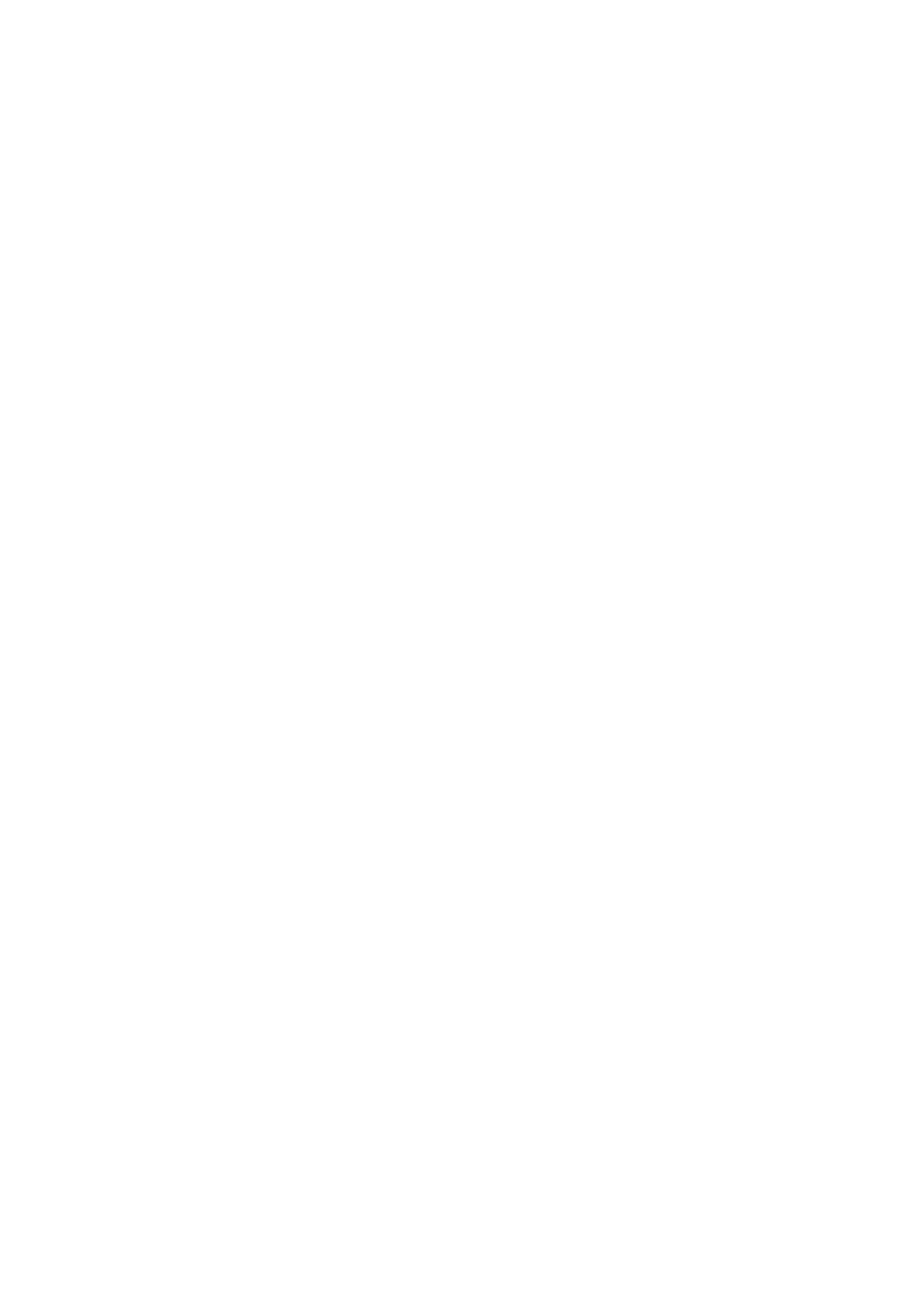

# **Title of the Thesis**

### **Optional Subtitle of the Thesis**

### BACHELOR'S THESIS

submitted in partial fulfillment of the requirements for the degree of

### **Bachelor of Science**

in

#### **Media Informatics and Visual Computing**

by

#### **Pretitle Forename Surname, Posttitle**

Registration Number 0123456

to the Faculty of Informatics

at the TU Wien

Advisor: Pretitle Forename Surname, Posttitle Assistance: Pretitle Forename Surname, Posttitle Pretitle Forename Surname, Posttitle Pretitle Forename Surname, Posttitle

Vienna, 1st January, 2001

Forename Surname Forename Surname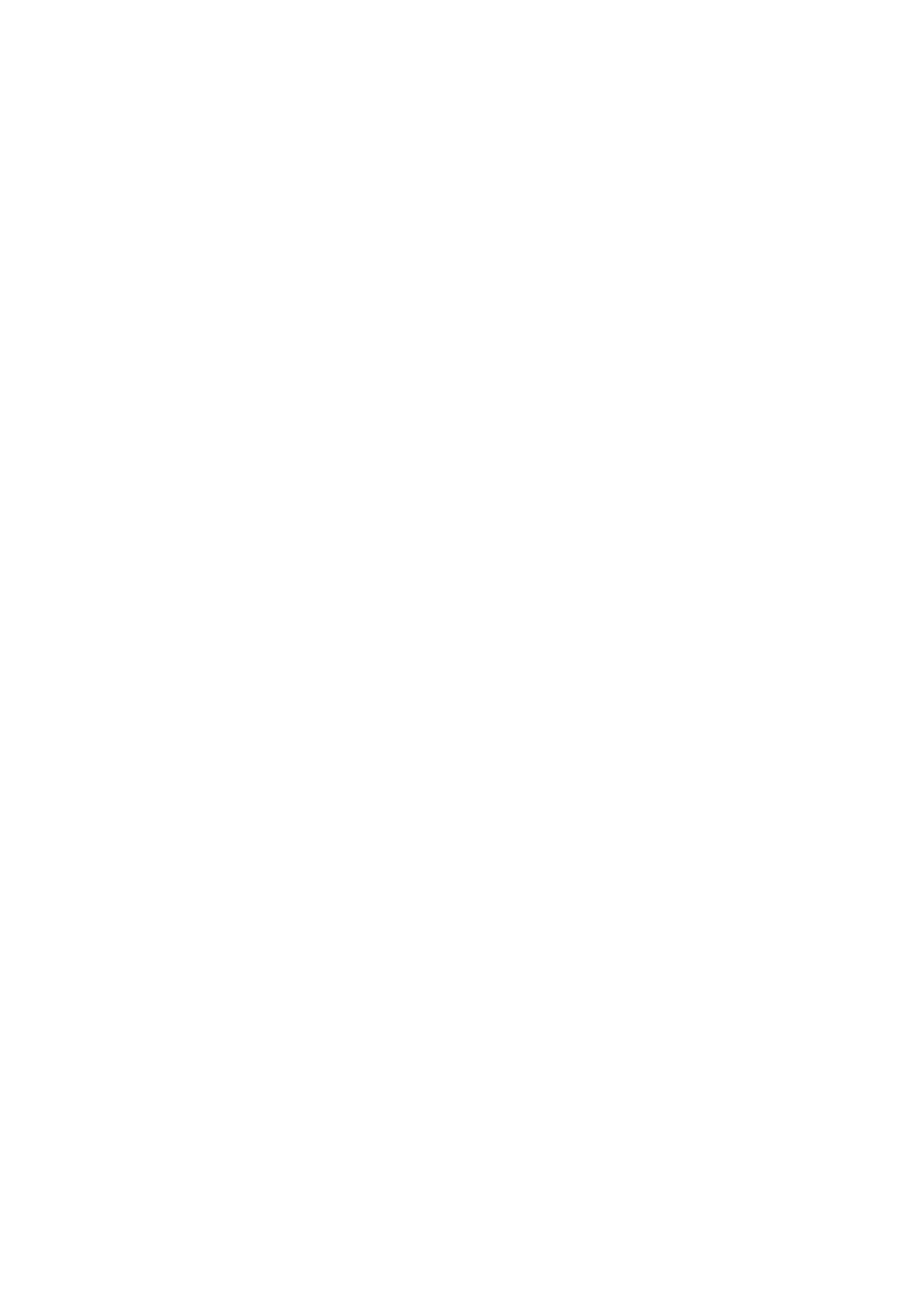### **Erklärung zur Verfassung der Arbeit**

Pretitle Forename Surname, Posttitle

Hiermit erkläre ich, dass ich diese Arbeit selbständig verfasst habe, dass ich die verwendeten Quellen und Hilfsmittel vollständig angegeben habe und dass ich die Stellen der Arbeit – einschließlich Tabellen, Karten und Abbildungen –, die anderen Werken oder dem Internet im Wortlaut oder dem Sinn nach entnommen sind, auf jeden Fall unter Angabe der Quelle als Entlehnung kenntlich gemacht habe.

Wien, 1. Jänner 2001

Forename Surname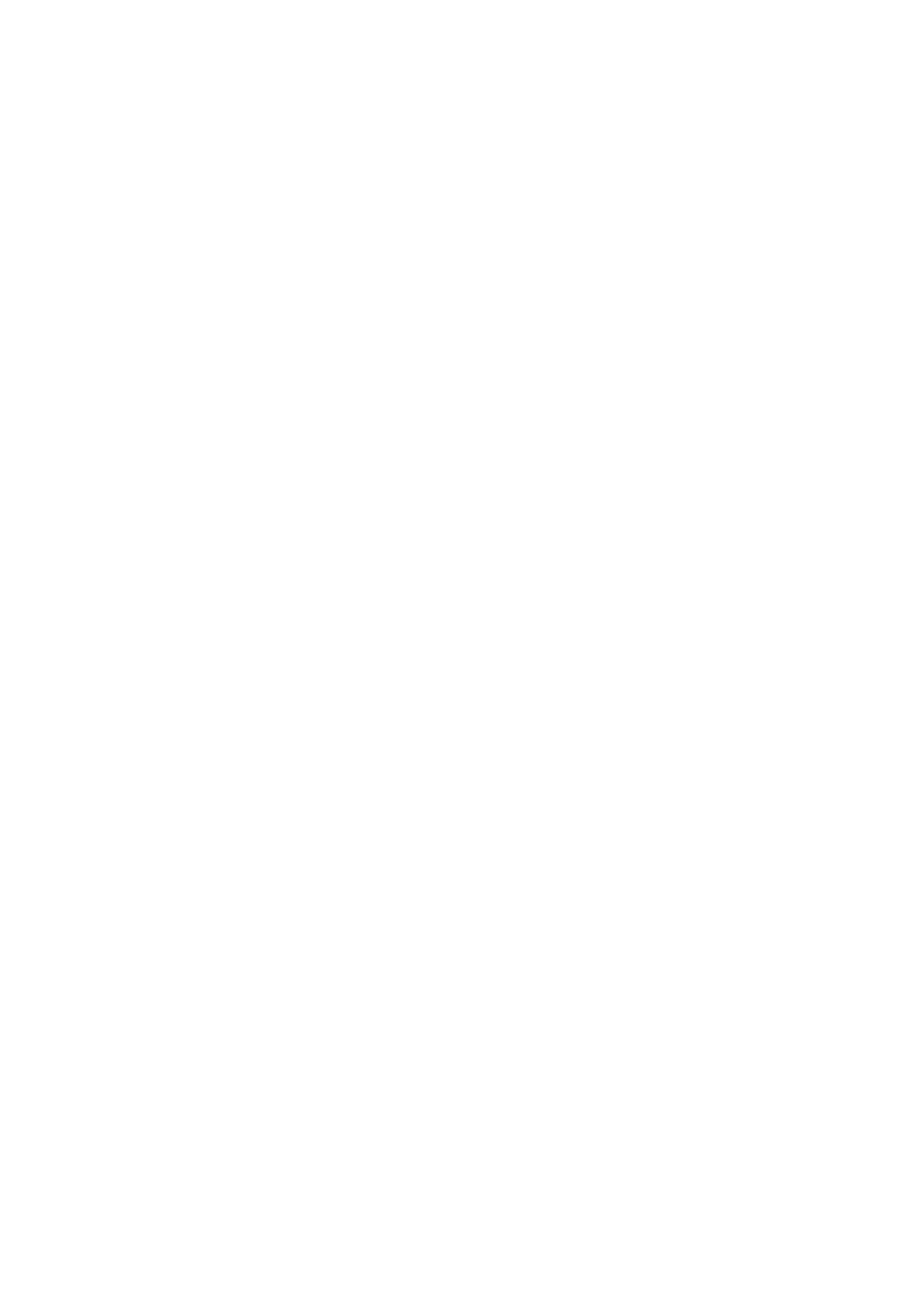# Danksagung

Ihr Text hier.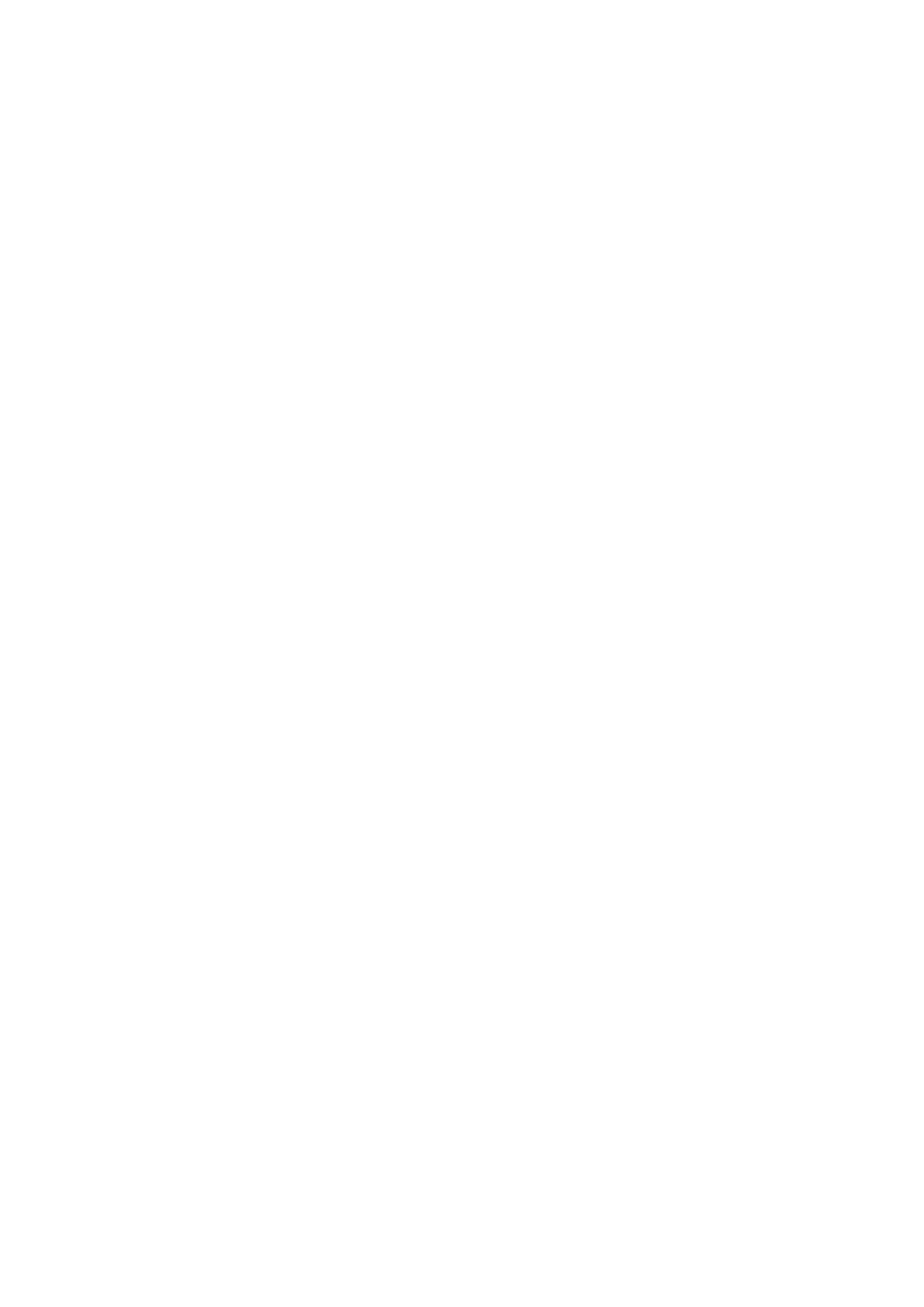# **Acknowledgements**

| Enter your text |  |
|-----------------|--|
| here.           |  |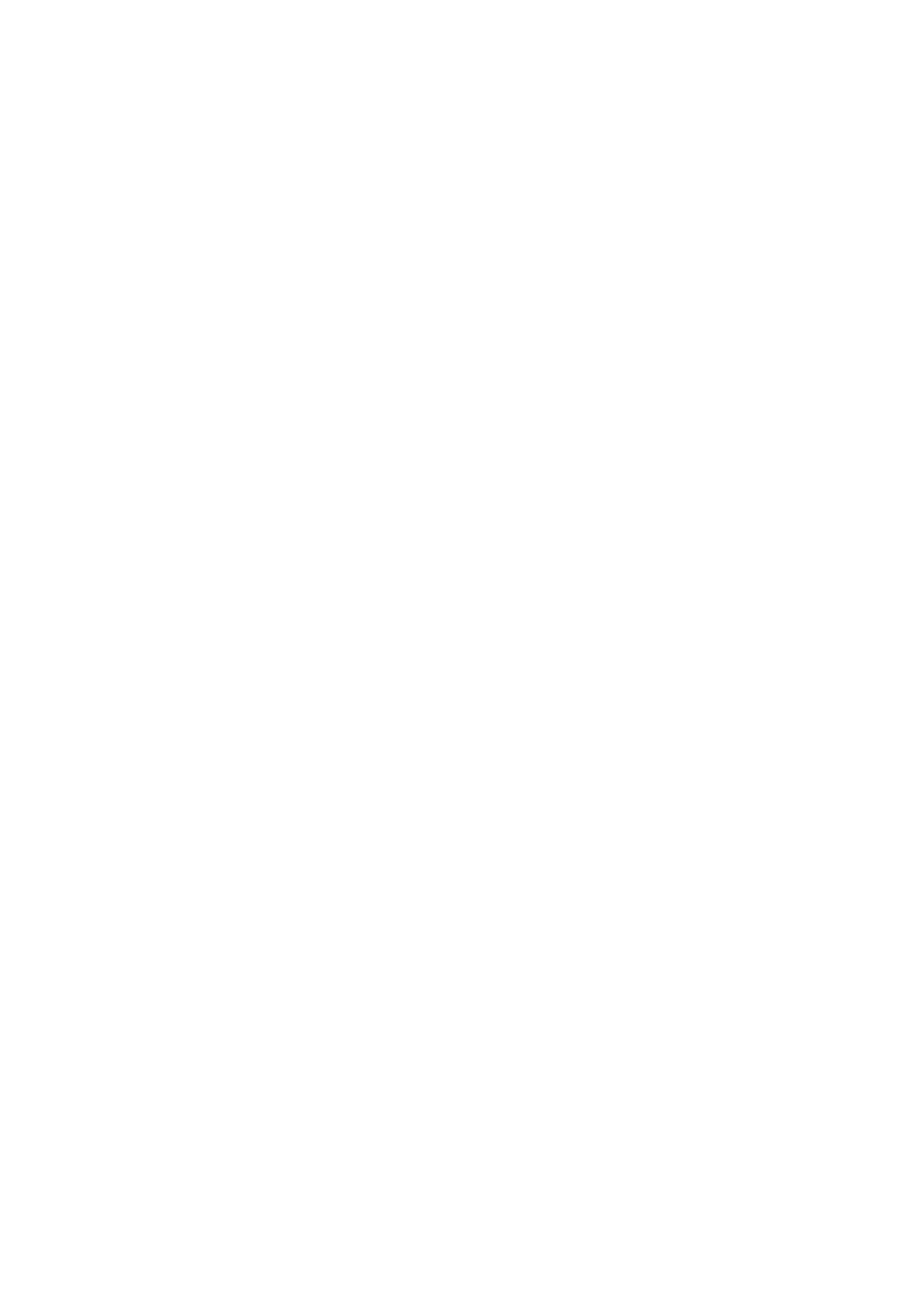# <span id="page-10-0"></span>**Kurzfassung**

Ihr Text hier.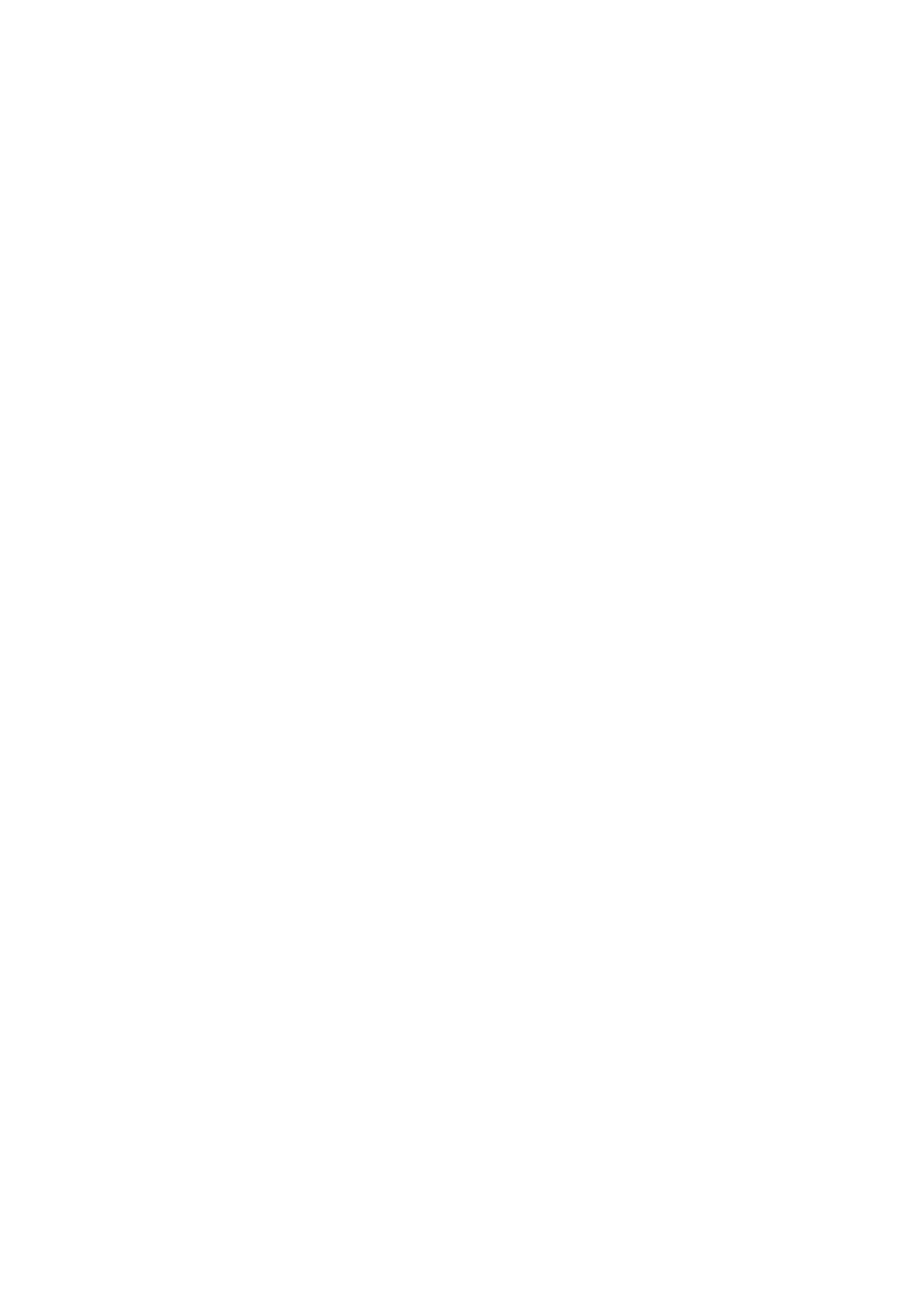### **Abstract**

<span id="page-12-0"></span>

xiii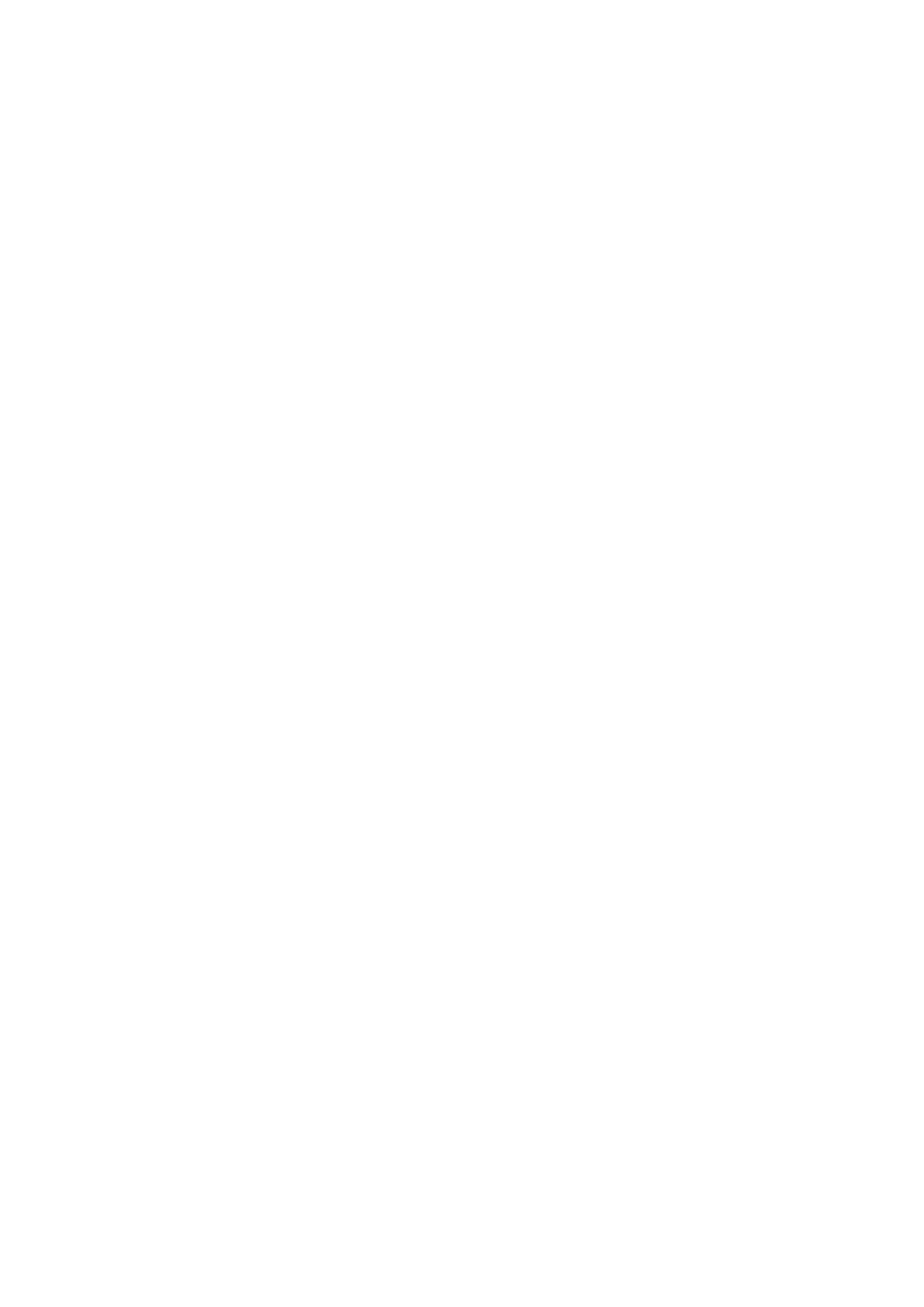## **Contents**

<span id="page-14-0"></span>

|          | Kurzfassung<br>Abstract<br>Introduction<br><b>Additional Chapter</b><br>Introduction to LAT <sub>F</sub> X<br>3.1<br>3.2<br>3.3<br>3.4<br>$3.5\,$<br>Bibliography<br>3.6<br>$Acoronyms / Glossary / Index$<br>3.7<br>3.8 | хi                                                                                            |  |  |  |  |  |
|----------|--------------------------------------------------------------------------------------------------------------------------------------------------------------------------------------------------------------------------|-----------------------------------------------------------------------------------------------|--|--|--|--|--|
|          |                                                                                                                                                                                                                          | xiii                                                                                          |  |  |  |  |  |
|          |                                                                                                                                                                                                                          | XV                                                                                            |  |  |  |  |  |
| 1        |                                                                                                                                                                                                                          | $\mathbf 1$                                                                                   |  |  |  |  |  |
| $\bf{2}$ |                                                                                                                                                                                                                          | 3                                                                                             |  |  |  |  |  |
| 3        | $3.9\,$                                                                                                                                                                                                                  | $\bf{5}$<br>$\overline{5}$<br>$\overline{5}$<br>6<br>$\overline{7}$<br>8<br>8<br>9<br>9<br>10 |  |  |  |  |  |
|          | Contents<br>List of Figures<br>13<br>List of Tables<br>List of Algorithms<br>Index<br>Glossary<br>Acronyms                                                                                                               |                                                                                               |  |  |  |  |  |
|          |                                                                                                                                                                                                                          | 15                                                                                            |  |  |  |  |  |
|          |                                                                                                                                                                                                                          | 17                                                                                            |  |  |  |  |  |
|          |                                                                                                                                                                                                                          | 19                                                                                            |  |  |  |  |  |
|          |                                                                                                                                                                                                                          | 21                                                                                            |  |  |  |  |  |
|          |                                                                                                                                                                                                                          | 23                                                                                            |  |  |  |  |  |
|          | <b>Bibliography</b>                                                                                                                                                                                                      | 25                                                                                            |  |  |  |  |  |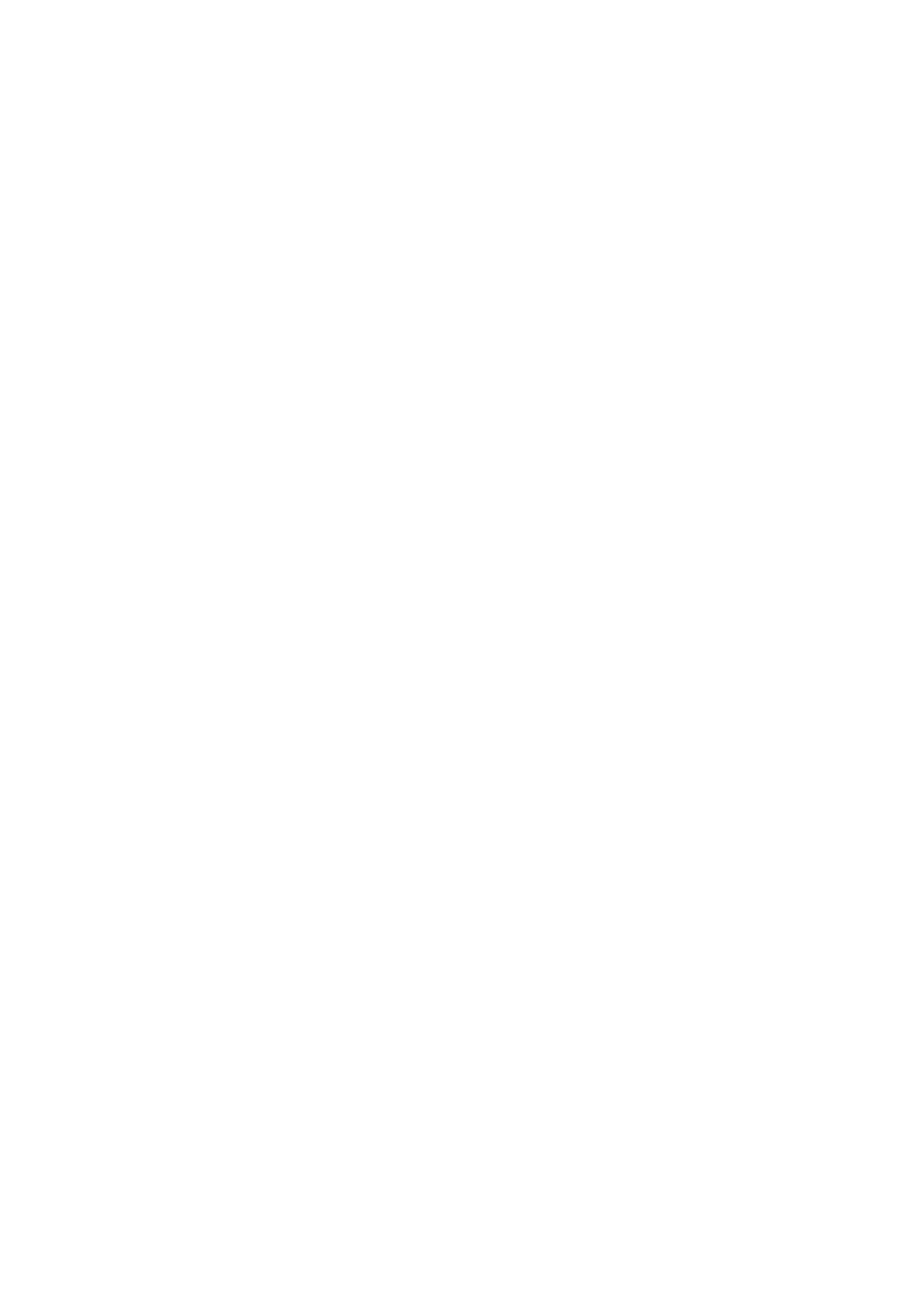

# <span id="page-16-0"></span>**Introduction**

Enter your text here.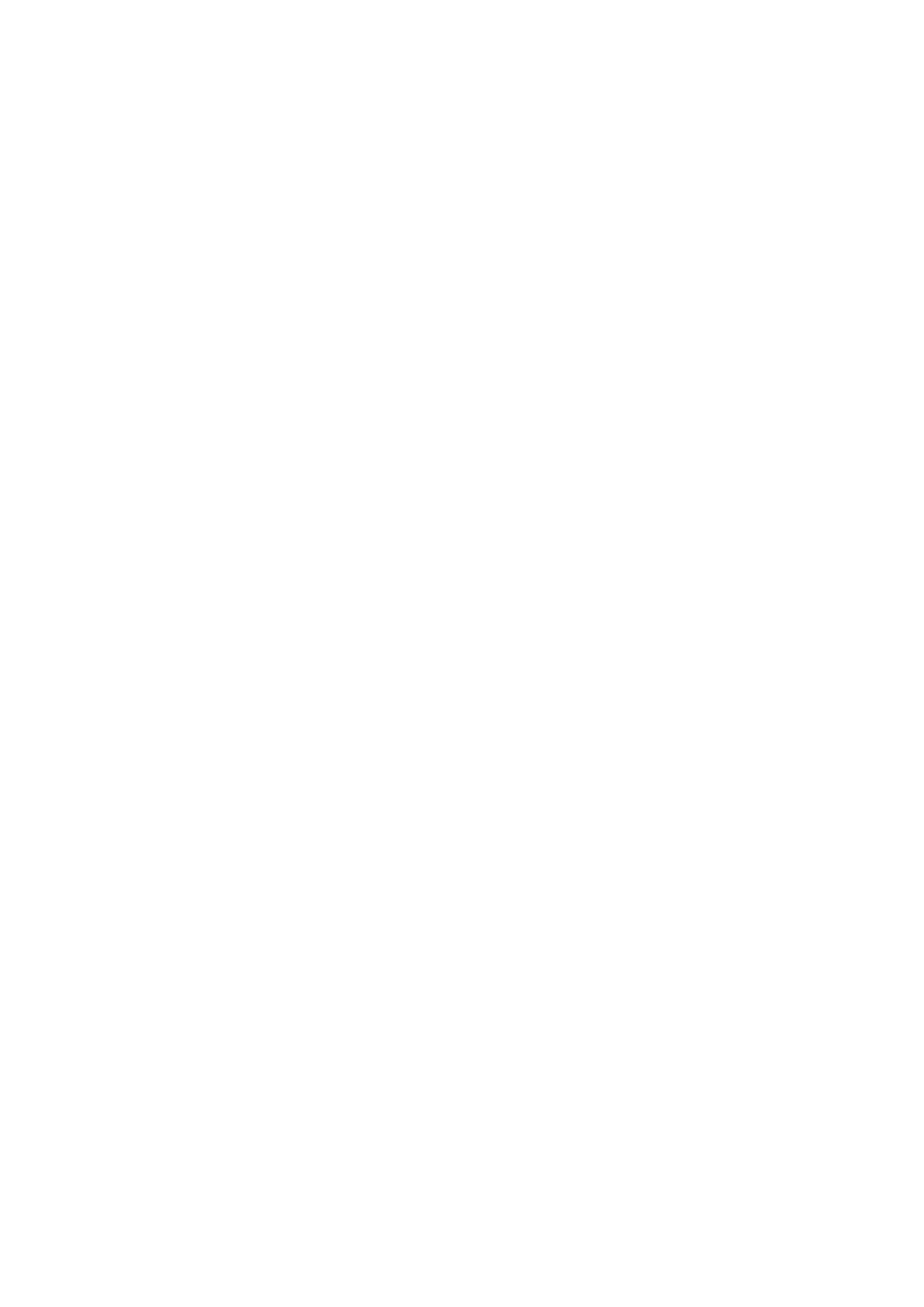# CHAPTER 2

# <span id="page-18-0"></span>**Additional Chapter**

Enter your text here.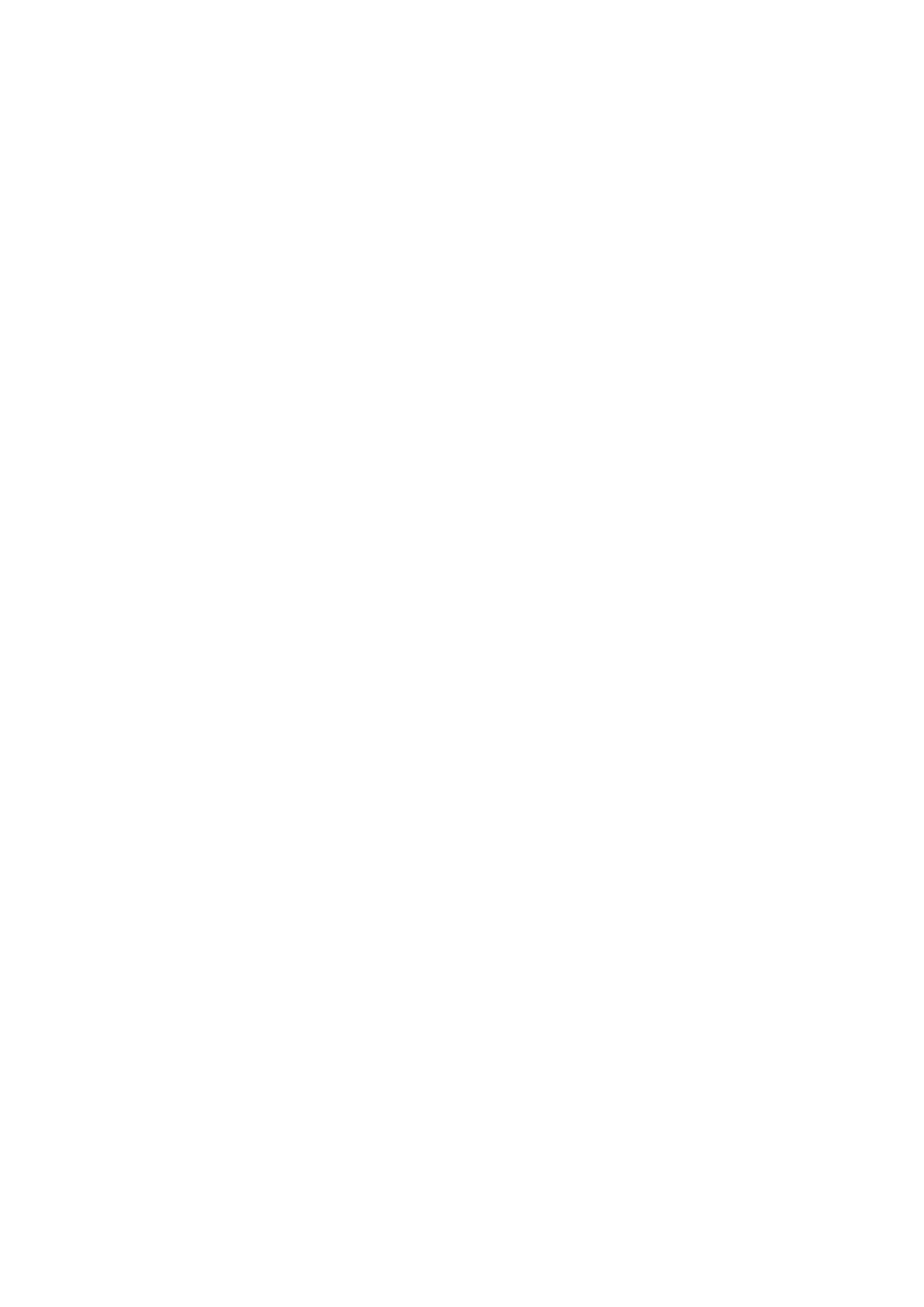# CHAPTER 3

## <span id="page-20-4"></span><span id="page-20-0"></span>**Introduction to LATEX**

Since LATEX is widely used in academia and industry, there exists a plethora of freely accessible introductions to the language. Reading through the guide at  $h$ ttps://en. [wikibooks.org/wiki/LaTeX](https://en.wikibooks.org/wiki/LaTeX) serves as a comprehensive overview for most of the functionality and is highly recommended before starting with a thesis in LAT<sub>E</sub>X.

#### <span id="page-20-1"></span>**3.1 Installation**

A full LATEX distribution consists not only of the binaries that convert the source files to the typeset documents, but also of a wide range of packages and their documentation. Depending on the operating system, different implementations are available as shown in Table [3.1.](#page-20-3) **Due to the large amount of packages that are in everyday use and due to their high interdependence, it is paramount to keep the installed distribution up to date.** Otherwise, obscure errors and tedious debugging ensue.

#### <span id="page-20-2"></span>**3.2 Editors**

<span id="page-20-3"></span>A multitude of TEX [editors](#page-36-1) are available differing in their editing models, their supported operating systems and their feature sets. A comprehensive overview of [editors](#page-36-1) can be

| Distribution |       | Unix Windows | MacOS |
|--------------|-------|--------------|-------|
| TeX Live     | yes   | yes          | (yes) |
| MacTeX       | no    | no           | yes   |
| MikTeX       | (yes) | yes          | yes   |

Table 3.1: TEX/LATEX distributions for different operating systems. Recomended choice in **bold**.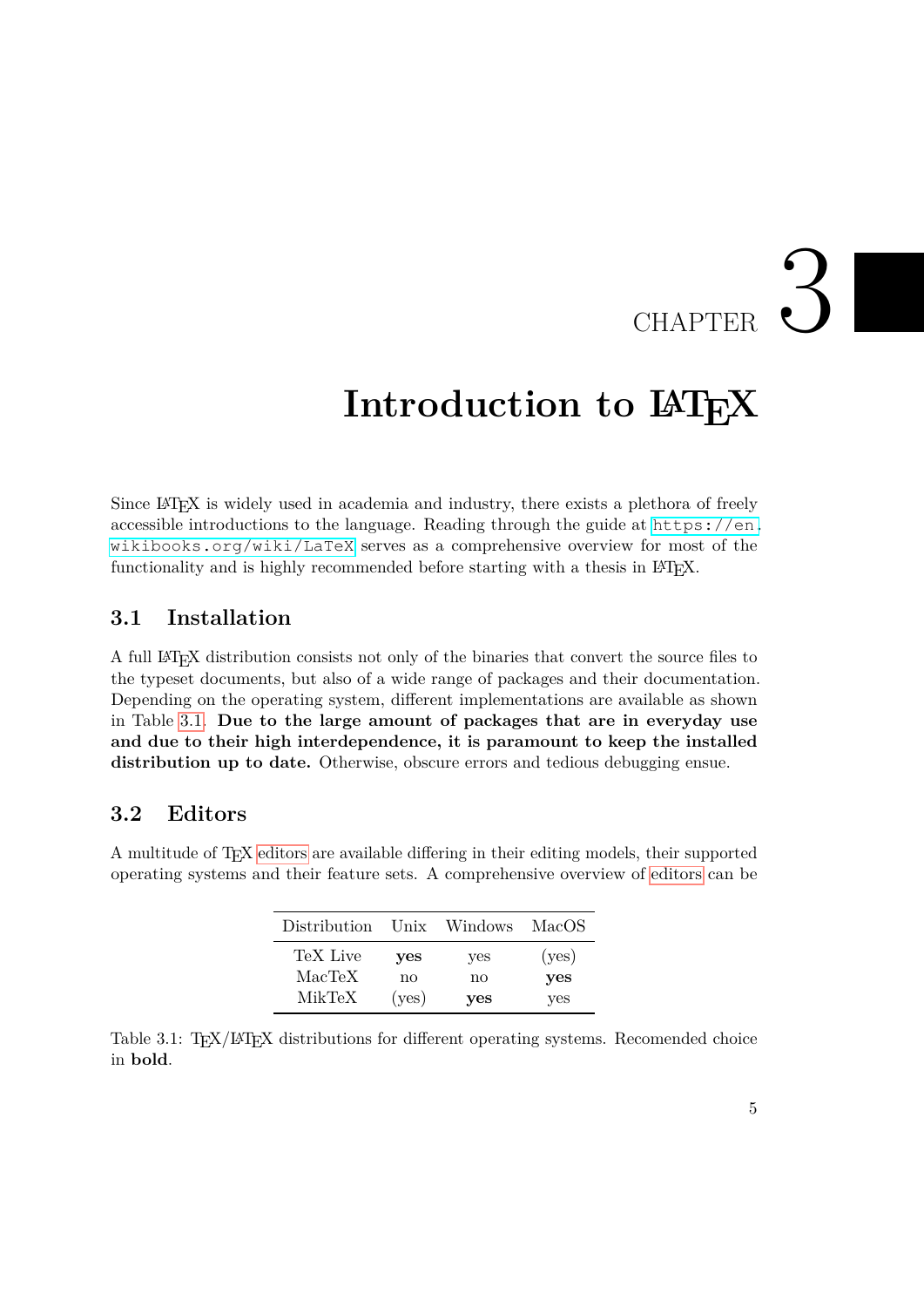<span id="page-21-2"></span><span id="page-21-1"></span>

|                | Description            |                                                                                       |  |  |  |  |  |  |  |  |  |  |  |
|----------------|------------------------|---------------------------------------------------------------------------------------|--|--|--|--|--|--|--|--|--|--|--|
| $\mathbf{1}$   |                        | Scan for refs, $\frac{\text{toc}}{\text{lot}}\text{dot}/\text{load}}$ items and cites |  |  |  |  |  |  |  |  |  |  |  |
| $\overline{2}$ | Build the bibliography |                                                                                       |  |  |  |  |  |  |  |  |  |  |  |
| 3              |                        | Link refs and build the $\frac{\text{toc}}{\text{bot}}$ /lot/loa                      |  |  |  |  |  |  |  |  |  |  |  |
| 4              | Link the bibliography  |                                                                                       |  |  |  |  |  |  |  |  |  |  |  |
| 5              | Build the glossary     |                                                                                       |  |  |  |  |  |  |  |  |  |  |  |
| 6              | Build the acronyms     |                                                                                       |  |  |  |  |  |  |  |  |  |  |  |
| 7              | Build the index        |                                                                                       |  |  |  |  |  |  |  |  |  |  |  |
| 8              |                        | Link the glossary, acronyms, and the index                                            |  |  |  |  |  |  |  |  |  |  |  |
| 9              | Link the bookmarks     |                                                                                       |  |  |  |  |  |  |  |  |  |  |  |
|                | Command                |                                                                                       |  |  |  |  |  |  |  |  |  |  |  |
| 1              | pdflatex.exe example   |                                                                                       |  |  |  |  |  |  |  |  |  |  |  |
| $\overline{2}$ | bibtex.exe example     |                                                                                       |  |  |  |  |  |  |  |  |  |  |  |
| 3              | pdflatex.exe example   |                                                                                       |  |  |  |  |  |  |  |  |  |  |  |
| 4              | pdflatex.exe example   |                                                                                       |  |  |  |  |  |  |  |  |  |  |  |
| 5              |                        | makeindex.exe -t example.glg -s example.ist                                           |  |  |  |  |  |  |  |  |  |  |  |
|                |                        | -o example.gls example.glo                                                            |  |  |  |  |  |  |  |  |  |  |  |
| 6              |                        | makeindex.exe -t example.alg -s example.ist                                           |  |  |  |  |  |  |  |  |  |  |  |
|                |                        | -o example.acr example.acn                                                            |  |  |  |  |  |  |  |  |  |  |  |
| 7              |                        | makeindex.exe -t example.ilg -o example.ind example.idx                               |  |  |  |  |  |  |  |  |  |  |  |
| 8              | pdflatex.exe example   |                                                                                       |  |  |  |  |  |  |  |  |  |  |  |
| 9              | pdflatex.exe example   |                                                                                       |  |  |  |  |  |  |  |  |  |  |  |

Table 3.2: Compilation steps for this document. The following abbreviations were used: table of contents (toc), list of figures (lof), list of tables (lot), list of algorithms (loa).

found at the Wikipedia page [https://en.wikipedia.org/wiki/Comparison\\_](https://en.wikipedia.org/wiki/Comparison_of_TeX_editors) [of\\_TeX\\_editors](https://en.wikipedia.org/wiki/Comparison_of_TeX_editors). TeXstudio (<http://texstudio.sourceforge.net/>) is recommended. Most editors support a synchronization of the generated document and the LATEX source by Ctrl clicking either on the source document or the generated document.

#### <span id="page-21-0"></span>**3.3 Compilation**

Modern editors usually provide the compilation programs to generate [Portable Document](#page-38-1) [Format \(PDF\)](#page-38-1) documents and for most LAT<sub>EX</sub> source files, this is sufficient. More advanced LATEX functionality, such as glossaries and bibliographies, needs additional compilation steps, however. It is also possible that errors in the compilation process invalidate intermediate files and force subsequent compilation runs to fail. It is advisable to delete intermediate files (.aux, .bbl, etc.), if errors occur and persist. All files that are not generated by the user are automatically regenerated. To compile the current document, the steps as shown in Table [3.2](#page-21-1) have to be taken.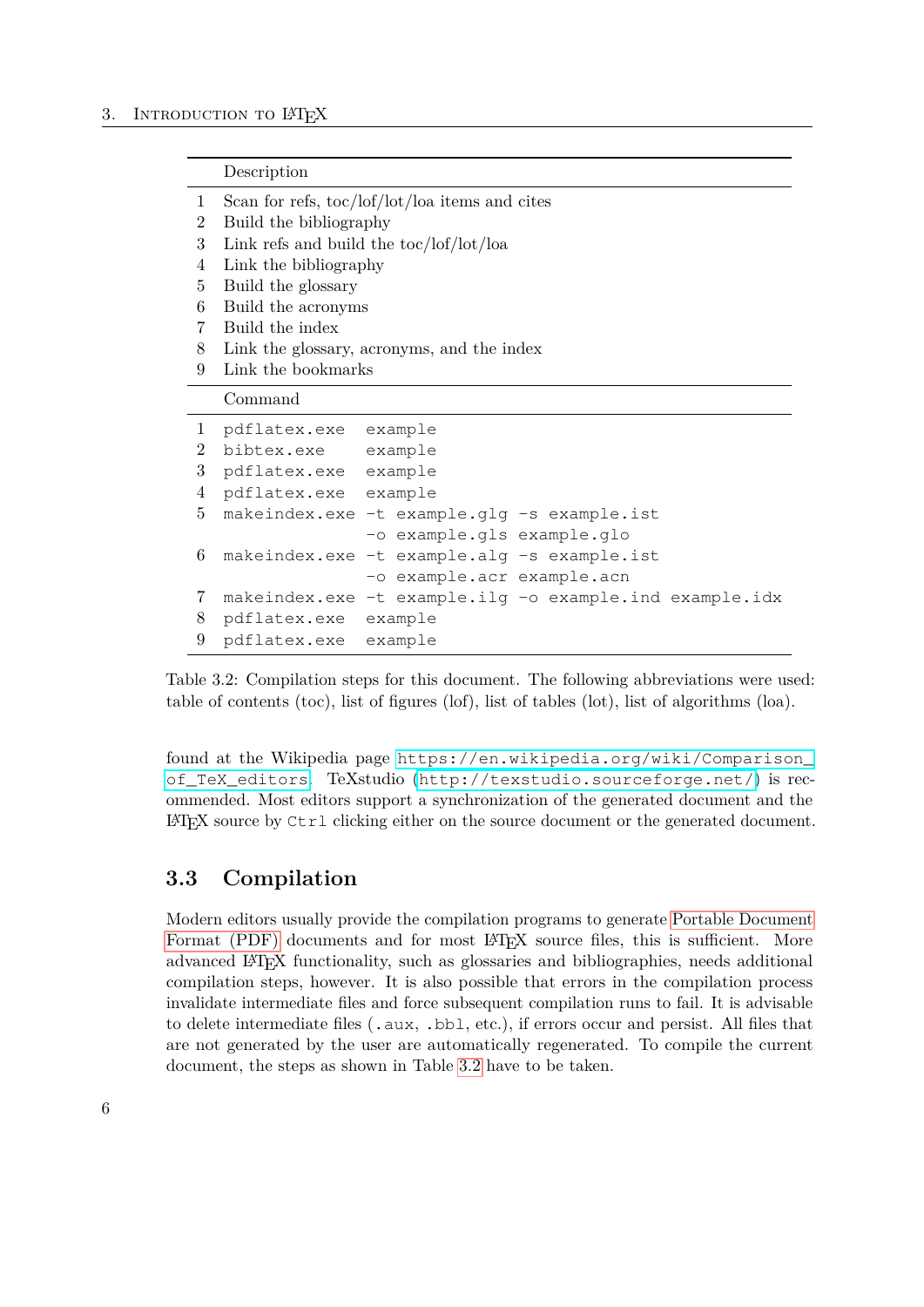#### <span id="page-22-0"></span>**3.4 Basic Functionality**

In this section, various examples are given of the fundamental building blocks used in a thesis. Many LATEX commands have a rich set of options that can be supplied as optional arguments. The documentation of each command should be consulted to get an impression of the full spectrum of its functionality.

#### **3.4.1 Floats**

Two main categories of page elements can be differentiated in the usual LAT<sub>EX</sub> workflow:  $(i)$  the main stream of text and  $(ii)$  floating containers that are positioned at convenient positions throughout the document. In most cases, tables, plots, and images are put into such containers since they are usually positioned at the top or bottom of pages. These are realized by the two environments figure and table, which also provide functionality for cross-referencing (see Table [3.3](#page-22-1) and Figure [3.1\)](#page-23-2) and the generation of corresponding entries in the list of figures and the list of tables. Note that these environments solely act as containers and can be assigned arbitrary content.

#### **3.4.2 Tables**

<span id="page-22-1"></span>A table in LATEX is created by using a tabular environment or any of its extensions, e.g., tabularx. The commands \multirow and \multicolumn allow table elements to span multiple rows and columns.

| Position    |                      |                                                                  |
|-------------|----------------------|------------------------------------------------------------------|
| Group       | <b>Abbrey</b>        | Name                                                             |
| Goalkeeper  | GК                   | Paul Robinson                                                    |
| Defenders   | LB<br>DC<br>DС<br>RВ | Lucus Radebe<br>Michael Duburry<br>Dominic Matteo<br>Didier Domi |
| Midfielders | МC<br>МC<br>МC       | David Batty<br>Eirik Bakke<br>Jody Morris                        |
| Forward     | FW                   | Jamie McMaster                                                   |
| Strikers    | SТ<br>SТ             | Alan Smith<br>Mark Viduka                                        |

Table 3.3: Adapted example from the LATEXguide at [https://en.wikibooks.org/](https://en.wikibooks.org/wiki/LaTeX/Tables) [wiki/LaTeX/Tables](https://en.wikibooks.org/wiki/LaTeX/Tables). This example uses rules specific to the booktabs package and employs the multi-row functionality of the multirow package.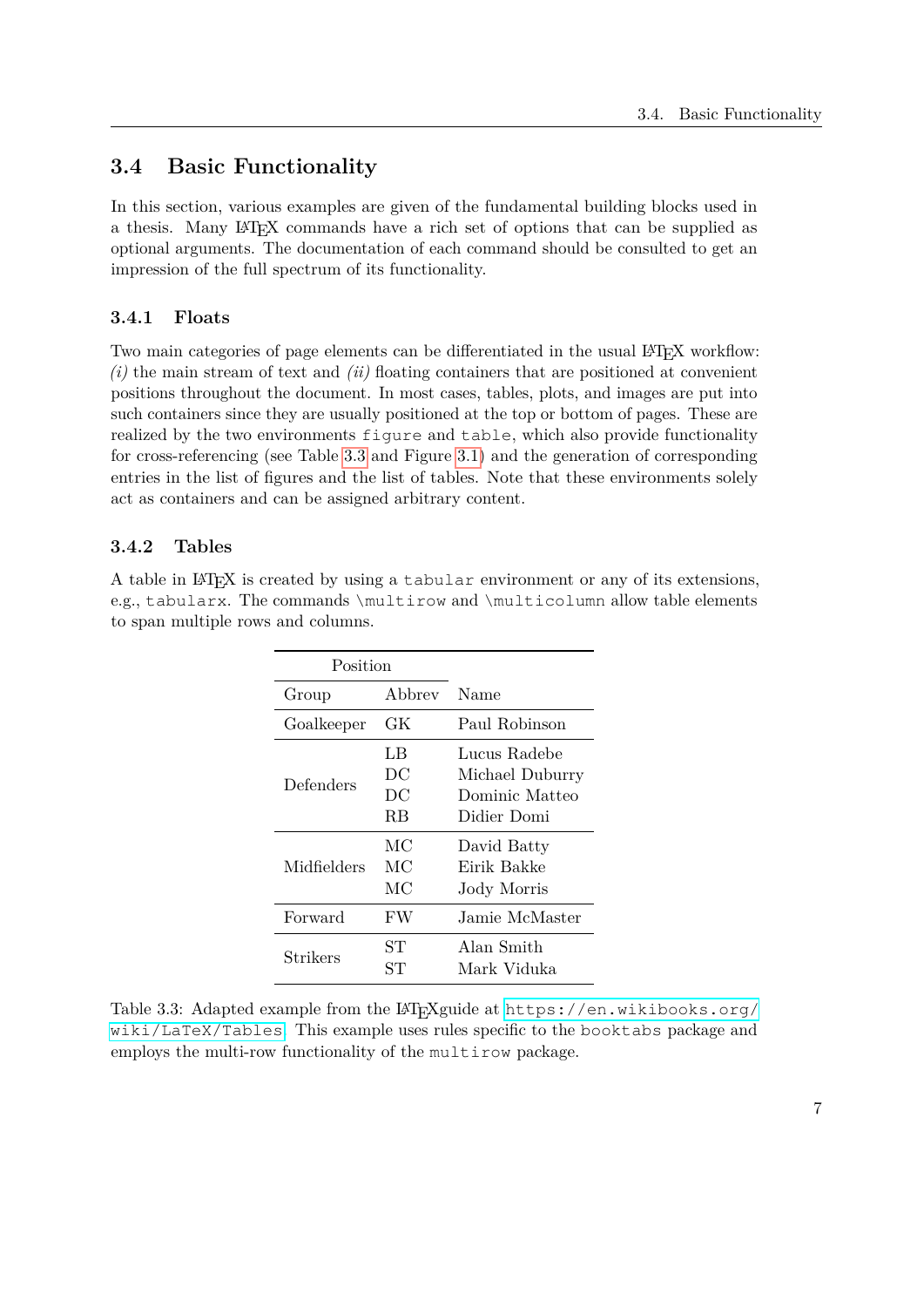#### **3.4.3 Images**

An image is added to a document via the \includegraphics command as shown in Figure [3.1.](#page-23-2) The \subcaption command can be used to reference subfigures, such as Figure [3.1a](#page-23-2) and [3.1b.](#page-23-2)

<span id="page-23-2"></span>

(a) The header logo at text width. (b) The header logo at half the text width.

Figure 3.1: The header logo at different sizes.

#### **3.4.4 Mathematical Expressions**

One of the original motivation to create the T<sub>E</sub>X system was the need for mathematical typesetting. To this day, LAT<sub>E</sub>X is the preferred system to write math-heavy documents and a wide variety of functions aids the author in this task. A mathematical expression can be inserted in line as  $\sum_{n=1}^{\infty} \frac{1}{n^2} = \frac{\pi^2}{6}$  $\frac{\pi^2}{6}$  outside of the text stream as

$$
\sum_{n=1}^{\infty} \frac{1}{n^2} = \frac{\pi^2}{6}
$$
  

$$
\sum_{n=1}^{\infty} \frac{1}{n^2} = \frac{\pi^2}{6}.
$$
 (3.1)

#### **3.4.5 Pseudo Code**

or as numbered equation with

The presentation of algorithms can be achieved with various packages; the most popular are algorithmic, algorithm2e, algorithmicx, or algpseudocode. An overview is given at <https://tex.stackexchange.com/questions/229355>. An example of the use of the alogrithm2e package is given with Algorithm [3.1.](#page-24-2)

#### <span id="page-23-0"></span>**3.5 Bibliography**

The referencing of prior work is a fundamental requirement of academic writing and well supported by L<sup>A</sup>T<sub>E</sub>X. The BIBT<sub>E</sub>X reference management software is the most commonly used system for this purpose. Using the \cite command, it is possible to reference entries in a .bib file out of the text stream, e.g., as [\[Tur36\]](#page-40-1). The generation of the formatted bibliography needs a separate execution of bibtex.exe (see Table [3.2\)](#page-21-1).

#### <span id="page-23-1"></span>**3.6 Table of Contents**

The table of contents is automatically built by successive runs of the compilation, e.g., of pdflatex.exe. The command \setsecnumdepth allows the specification of the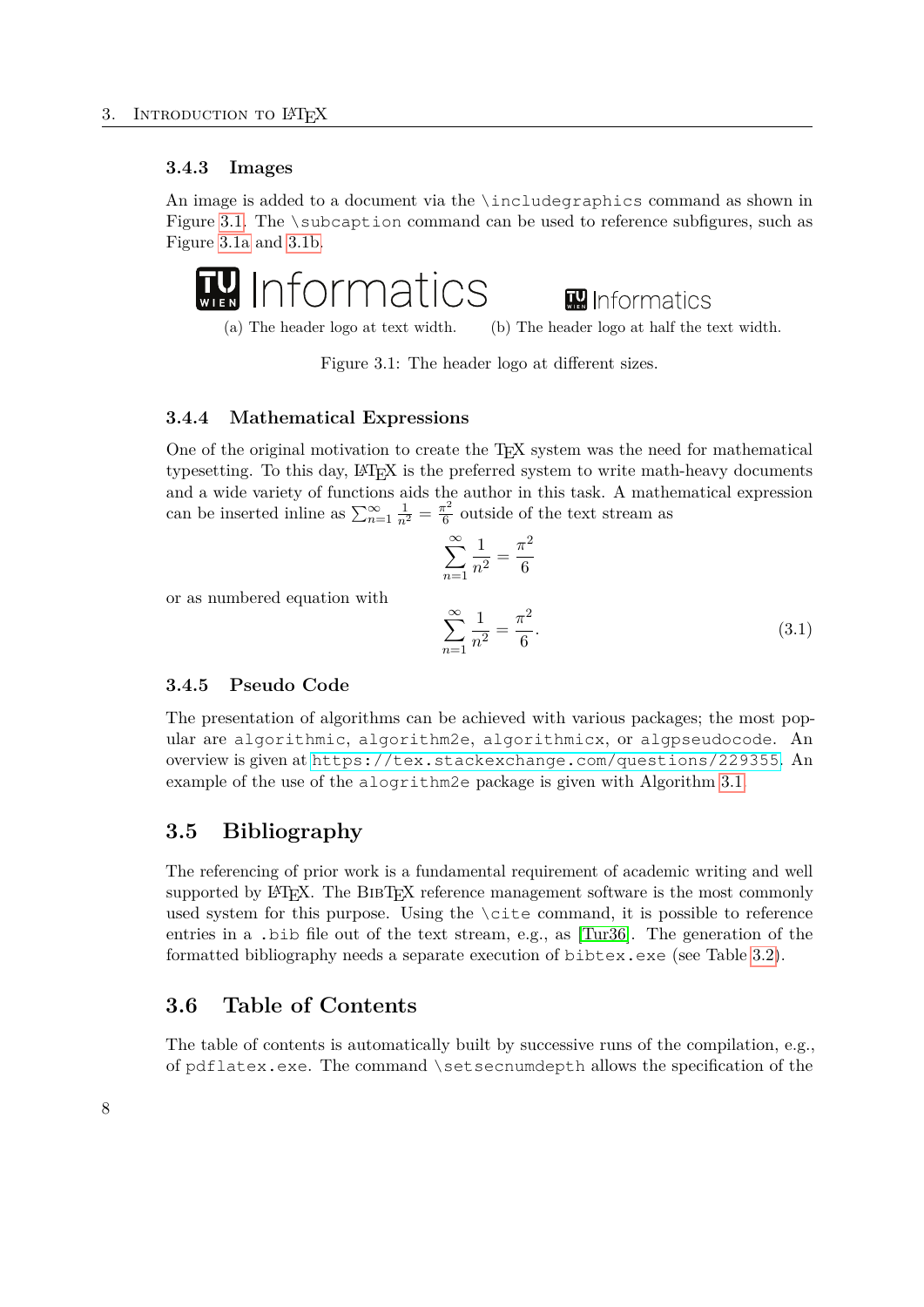#### <span id="page-24-3"></span>**Algorithm 3.1:** Gauss-Seidel

**Input:** A scalar  $\epsilon$ , a matrix  $\mathbf{A} = (a_{ij})$ , a vector  $\vec{b}$ , and an initial vector  $\vec{x}^{(0)}$ **Output:**  $\vec{x}^{(n)}$  with  $\mathbf{A}\vec{x}^{(n)} \approx \vec{b}$ **1 for**  $k \leftarrow 1$  **to** *maximum iterations* **do 2 for**  $i \leftarrow 1$  **to** *n* **do**  $\bm{s} \quad \Big| \quad x_i^{(k)} = \frac{1}{a_{ii}} \left( b_i - \sum_{j < i} a_{ij} x_j^{(k)} - \sum_{j > i} a_{ij} x_j^{(k-1)} \right)$  $\binom{(k-1)}{j};$ **4 end 5 if**  $|\vec{x}^{(k)} - \vec{x}^{(k-1)}| < \epsilon$  **then 6 break for**; **7 end 8 end**  ${\bf 9}$   ${\bf return}$   $\vec{x}^{(k)};$ 

<span id="page-24-2"></span>depth of the table of contents and additional entries can be added to the table of contents using \addcontentsline. The starred versions of the sectioning commands, i.e.,  $\ch{h}$  is ection\*, etc., remove the corresponding entry from the table of contents.

#### <span id="page-24-0"></span>**3.7 Acronyms / Glossary / Index**

The list of acronyms, the glossary, and the index need to be built with a separate execution of makeindex (see Table [3.2\)](#page-21-1). Acronyms have to be specified with \newacronym while glossary entries use \newglossaryentry. Both are then used in the document content with one of the variants of  $\qquads$ , such as  $\Gls$ ,  $\qlspl$ , or  $\Glspl$ . Index items are simply generated by placing  $\in{\ell^{\ntilde{r}}}\$  next to all the words that correspond to the index entry  $\langle entry \rangle$ . Note that many enhancements exist for these functionalities and the documentation of the makeindex and the glossaries packages should be consulted.

#### <span id="page-24-1"></span>**3.8 Tips**

Since TEX and its successors do not employ a [What You See Is What You Get \(WYSI-](#page-38-2)[WYG\)](#page-38-2) editing scheme, several guidelines improve the readability of the source content:

- Each sentence in the source text should start with a new line. This helps not only the user navigation through the text, but also enables revision control systems (e.g. [Subversion \(SVN\),](#page-38-3) Git) to show the exact changes authored by different users. Paragraphs are separated by one (or more) empty lines.
- Environments, which are defined by a matching pair of  $\begin{array}{c}$  and \end{name}, can be indented by whitespace to show their hierarchical structure.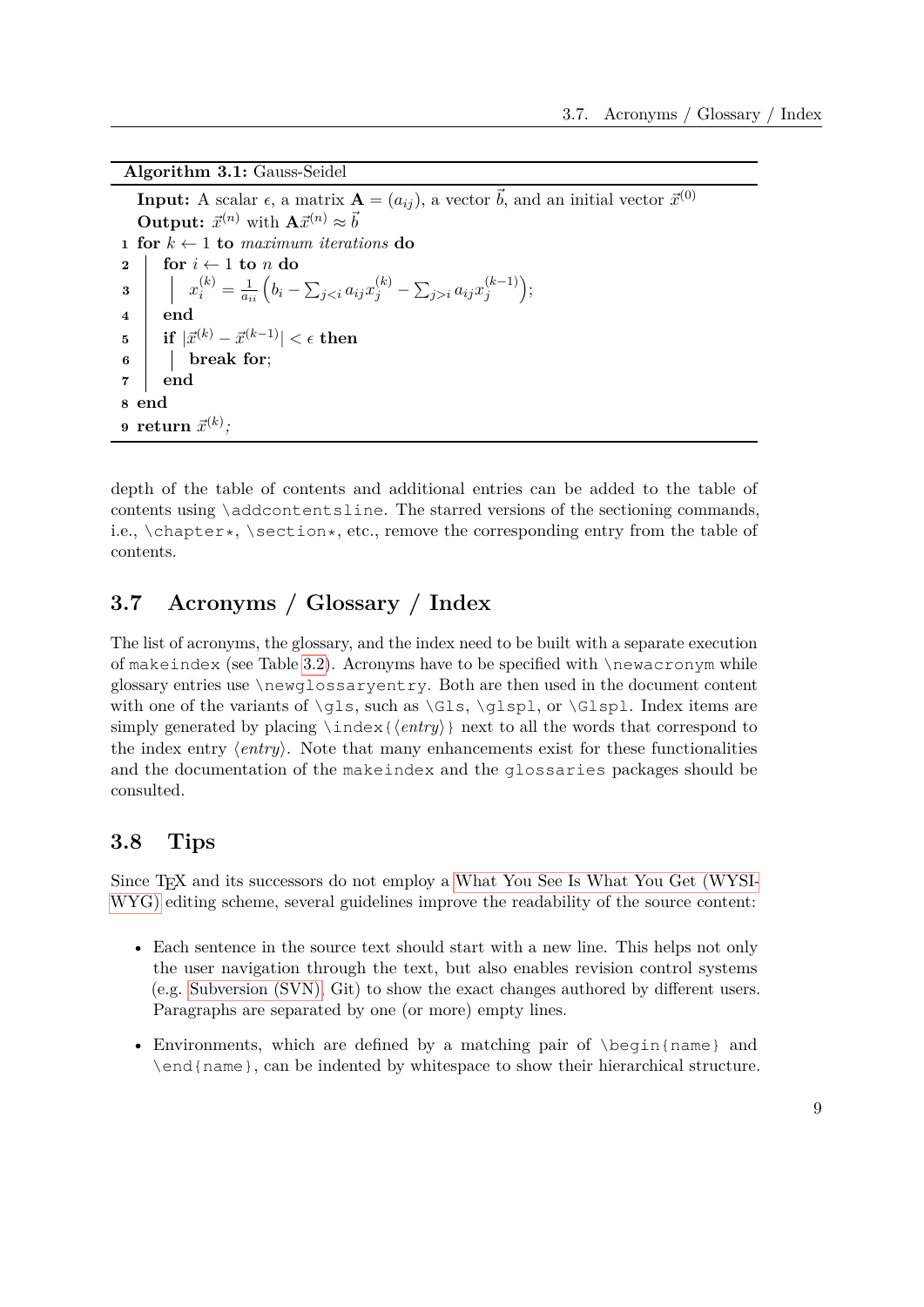- <span id="page-25-2"></span>• In most cases, the explicit use of whitespace (e.g. by adding  $\hbox{pspace}$  4em} or \vspace{1.5cm}) violates typographic guidelines and rules. Explicit formatting should only be employed as a last resort and, most likely, better ways to achieve the desired layout can be found by a quick web search.
- The use of bold or italic text is generally not supported by typographic considerations and the semantically meaningful \emph{*. . .* } should be used.

The predominant application of the LAT<sub>EX</sub> system is the generation of [PDF](#page-38-1) files via the PDFLATEX binaries. In the current version of PDFLATEX, it is possible that absolute file paths and user account names are embedded in the final [PDF](#page-38-1) document. While this poses only a minor security issue for all documents, it is highly problematic for double blind reviews. The process shown in Table [3.4](#page-25-1) can be employed to strip all private information from the final [PDF](#page-38-1) document.

<span id="page-25-1"></span>

|   | Command                                        |
|---|------------------------------------------------|
| 1 | Rename the PDF document final.pdf to final.ps. |
| 2 | Execute the following command:                 |
|   | ps2pdf -dPDFSETTINGS#/prepress                 |
|   | -dCompatibilityLevel#1.4 ^                     |
|   | -dAutoFilterColorImages#false ^                |
|   | -dAutoFilterGrayImages#false ^                 |
|   | -dColorImageFilter#/FlateEncode ^              |
|   | -dGrayImageFilter#/FlateEncode                 |
|   | -dMonoImageFilter#/FlateEncode<br>$\wedge$     |
|   | -dDownsampleColorImages#false ^                |
|   | -dDownsampleGrayImages#false ^                 |
|   | final.ps final.pdf                             |

On Unix-based systems, replace  $\#$  with = and  $\land$  with  $\setminus$ .

Table 3.4: Anonymization of [PDF](#page-38-1) documents.

#### <span id="page-25-0"></span>**3.9 Resources**

#### **3.9.1 Useful Links**

In the following, a listing of useful web resources is given.

<https://en.wikibooks.org/wiki/LaTeX> An extensive wiki-based guide to LAT<sub>EX</sub>.

- **<http://www.tex.ac.uk/faq>** A (huge) set of [Frequently Asked Questions \(FAQ\)](#page-38-4) about T<sub>E</sub>X and L<sup>AT</sup>EX.
- <https://tex.stackexchange.com/> The definitive user forum for non-trivial L<sup>AT</sup>FXrelated questions and answers.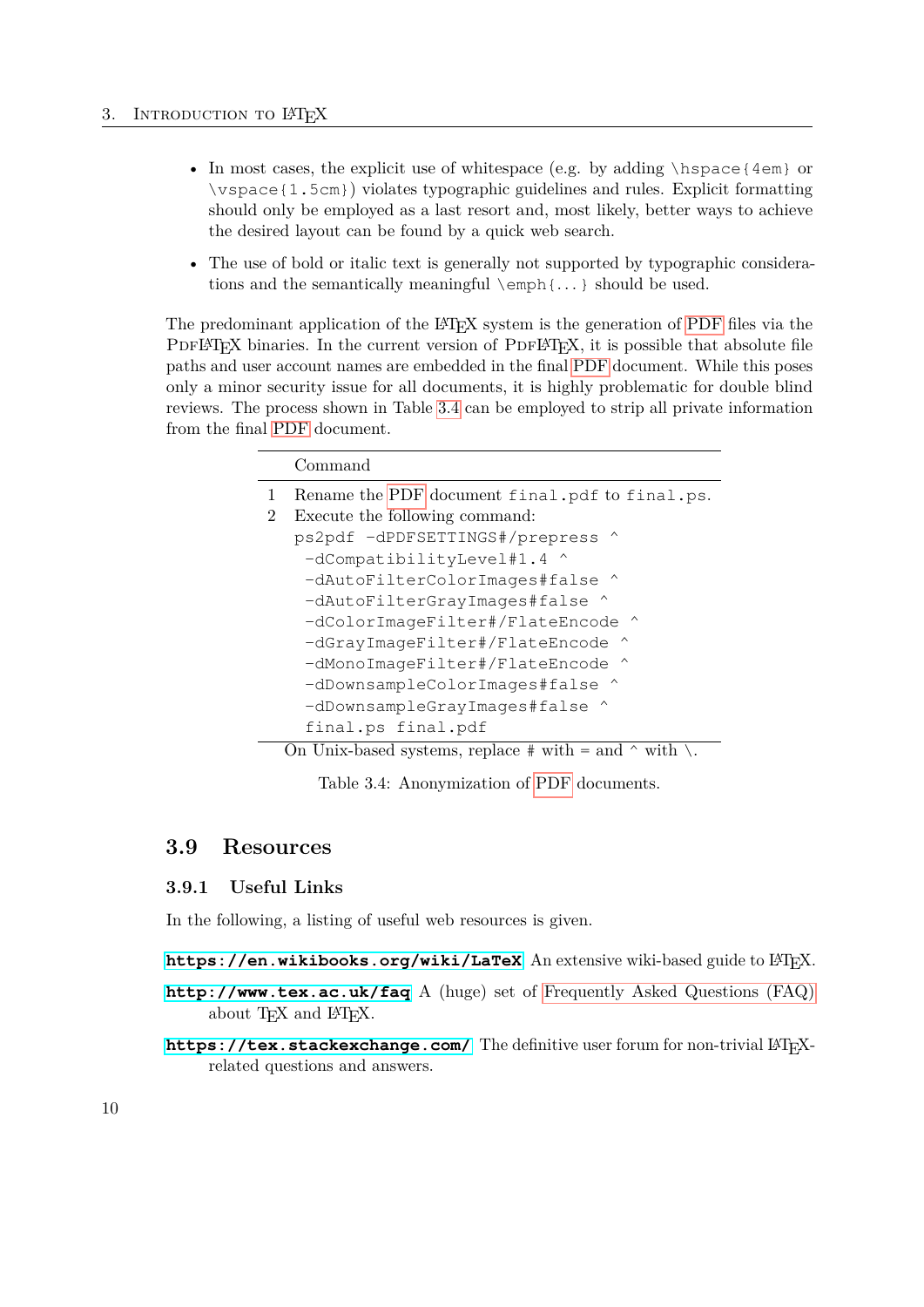#### <span id="page-26-0"></span>**3.9.2 [Comprehensive TeX Archive Network \(CTAN\)](#page-38-5)**

The [CTAN](#page-38-5) is the official repository for all T<sub>EX</sub> related material. It can be accessed via <https://www.ctan.org/> and hosts (among other things) a huge variety of packages that provide extended functionality for TEX and its successors. Note that most packages contain [PDF](#page-38-1) documentation that can be directly accessed via [CTAN.](#page-38-5)

In the following, a short, non-exhaustive list of relevant [CTAN-](#page-38-5)hosted packages is given together with their relative path.

**[algorithm2e](https://www.ctan.org/pkg/algorithm2e)** Functionality for writing pseudo code.

**[amsmath](https://www.ctan.org/pkg/amsmath)** Enhanced functionality for typesetting mathematical expressions.

**[amssymb](https://www.ctan.org/pkg/amsfonts)** Provides a multitude of mathematical symbols.

**[booktabs](https://www.ctan.org/pkg/booktabs)** Improved typesetting of tables.

**[enumitem](https://www.ctan.org/pkg/enumitem)** Control over the layout of lists (itemize, enumerate, description).

**[fontenc](https://www.ctan.org/pkg/fontenc)** Determines font encoding of the output.

**[glossaries](https://www.ctan.org/pkg/glossaries)** Create glossaries and list of acronyms.

**[graphicx](https://www.ctan.org/pkg/graphicx)** Insert images into the document.

**[inputenc](https://www.ctan.org/pkg/inputenc)** Determines encoding of the input.

**[l2tabu](https://www.ctan.org/pkg/l2tabu)** A description of bad practices when using LAT<sub>EX</sub>.

**[mathtools](https://www.ctan.org/pkg/mathtools)** Further extension of mathematical typesetting.

**[memoir](https://www.ctan.org/pkg/memoir)** The document class on upon which the vutinfth document class is based.

**[multirow](https://www.ctan.org/pkg/multirow)** Allows table elements to span several rows.

**[pgfplots](https://www.ctan.org/pkg/pgfplots)** Function plot drawings.

**[pgf/TikZ](https://www.ctan.org/pkg/pgf)** Creating graphics inside LAT<sub>EX</sub> documents.

**[subcaption](https://www.ctan.org/pkg/subcaption)** Allows the use of subfigures and enables their referencing.

**[symbols/comprehensive](https://www.ctan.org/tex-archive/info/symbols/comprehensive/)** A listing of around 5000 symbols that can be used with LATEX.

**[voss-mathmode](https://www.ctan.org/pkg/voss-mathmode)** A comprehensive overview of typesetting mathematics in LAT<sub>E</sub>X.

**[xcolor](https://www.ctan.org/pkg/xcolor)** Allows the definition and use of colors.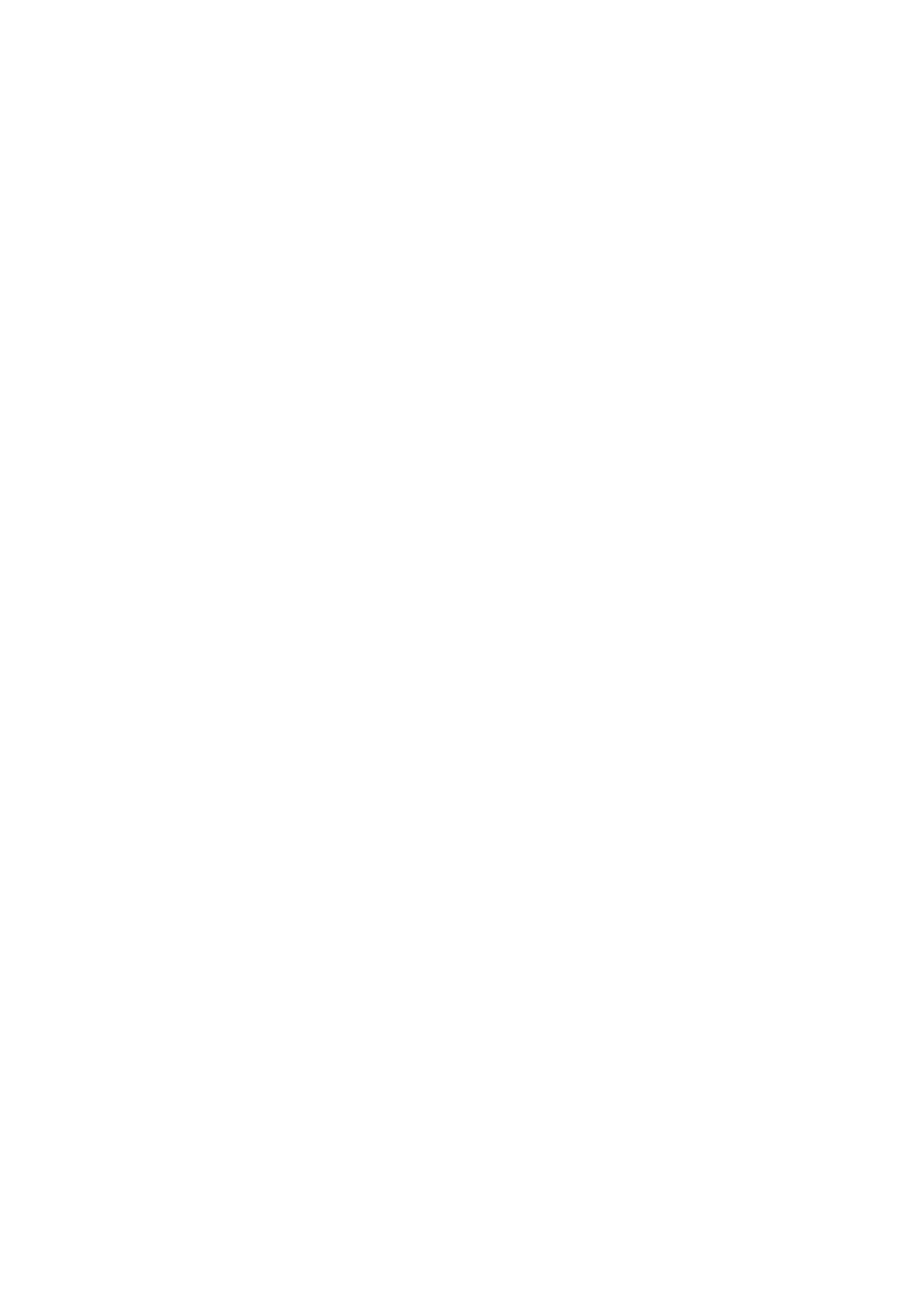# **List of Figures**

<span id="page-28-0"></span>

|  |  |  |  | 3.1 Optional caption for the figure list (often used to abbreviate long captions) |  |  |
|--|--|--|--|-----------------------------------------------------------------------------------|--|--|
|  |  |  |  |                                                                                   |  |  |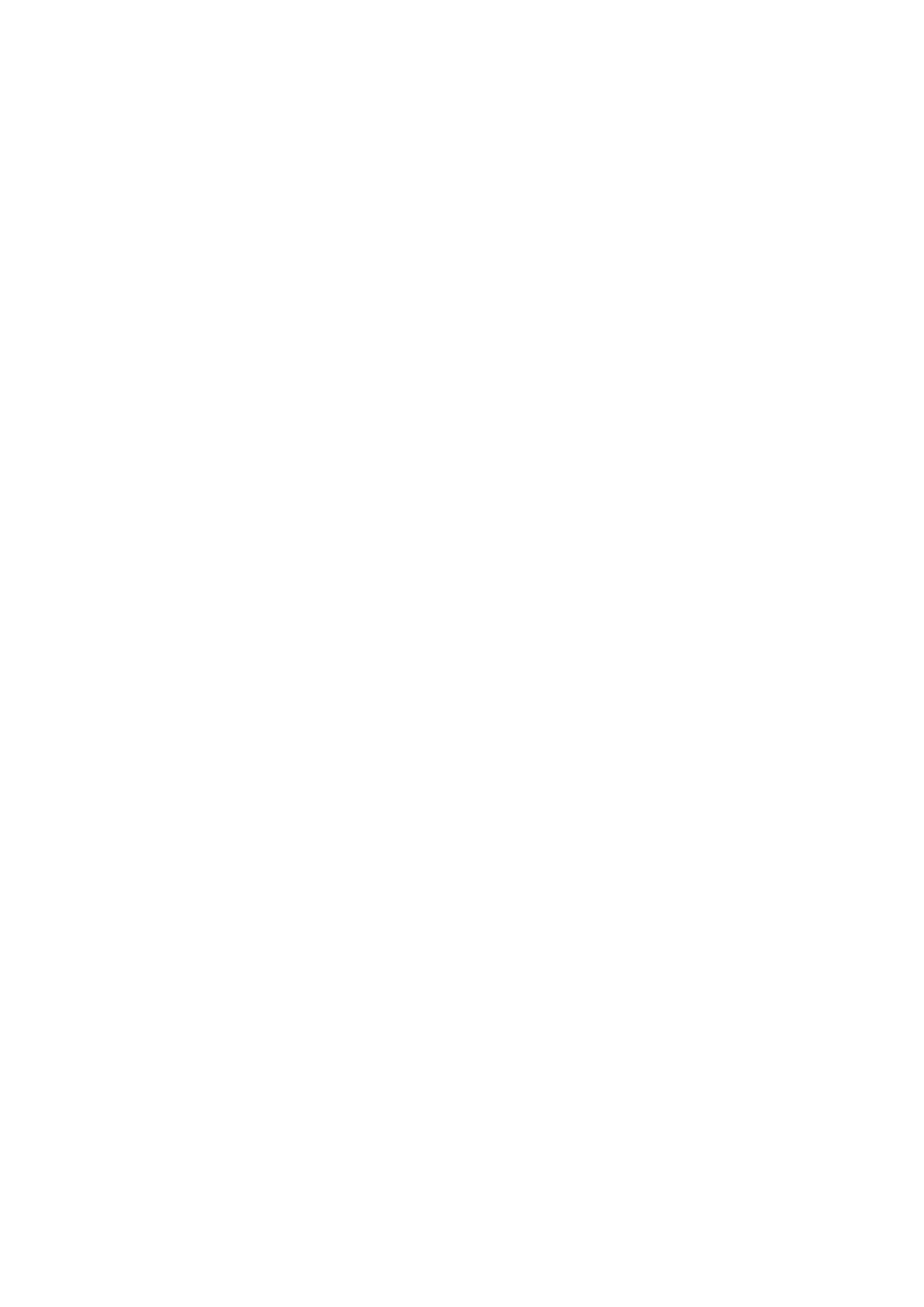# **List of Tables**

<span id="page-30-1"></span><span id="page-30-0"></span>

|     | 3.1 T <sub>F</sub> X/L <sup>A</sup> T <sub>F</sub> X distributions for different operating systems. Recomended choice |    |
|-----|-----------------------------------------------------------------------------------------------------------------------|----|
|     |                                                                                                                       | .5 |
| 3.2 | Compilation steps for this document. The following abbreviations were used:                                           |    |
|     | table of contents (toc), list of figures (lof), list of tables (lot), list of algorithms                              |    |
|     |                                                                                                                       |    |
| 3.3 | Adapted example from the LAT <sub>F</sub> Xguide at https://en.wikibooks.org/                                         |    |
|     | wiki/LaTeX/Tables. This example uses rules specific to the booktabs                                                   |    |
|     | package and employs the multi-row functionality of the multirow package.                                              | 7  |
| 3.4 | Anonymization of PDF documents                                                                                        |    |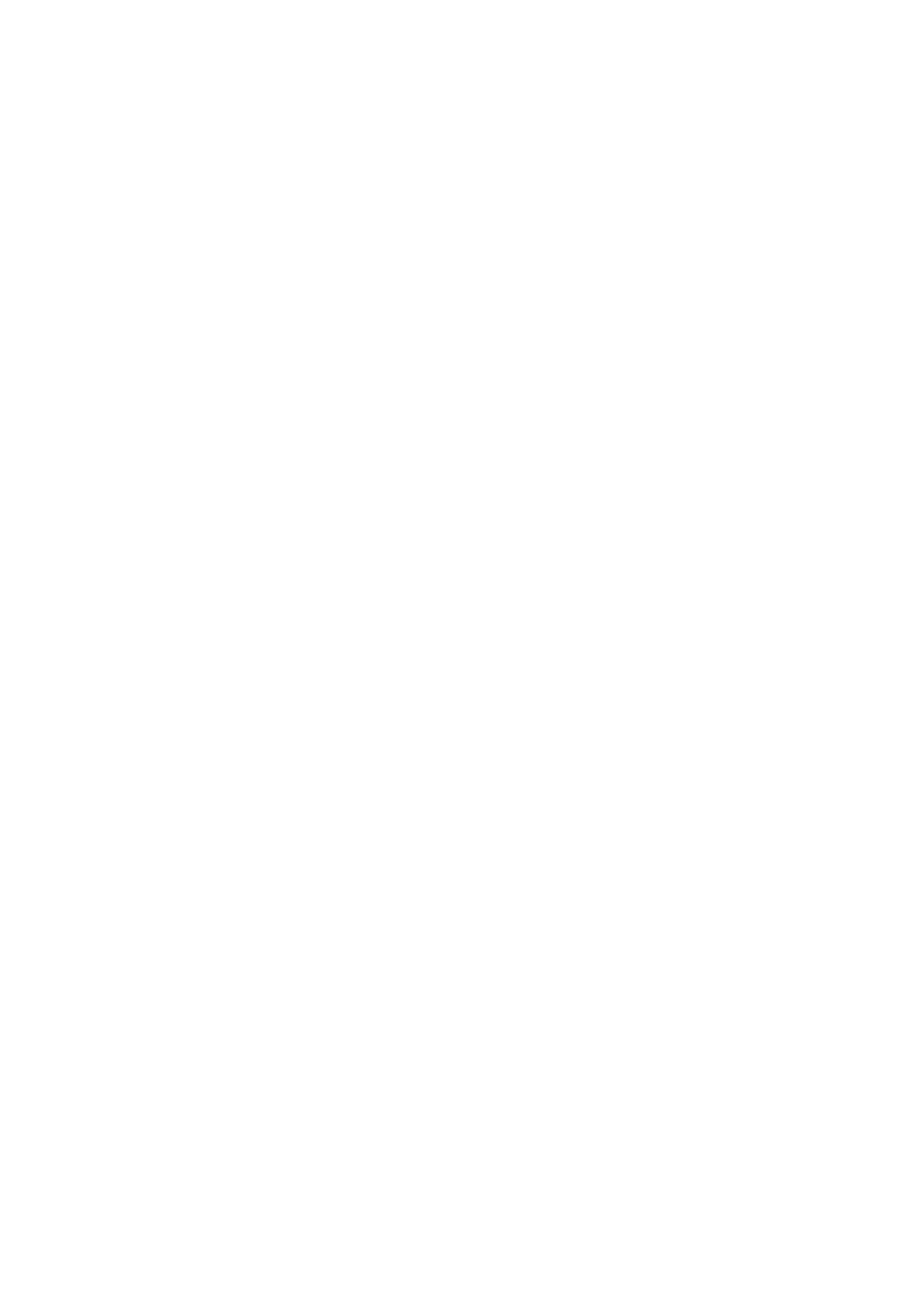# **List of Algorithms**

<span id="page-32-0"></span>

| 3.1<br>Gauss-Seidel |  |  |  |  |  |  |  |  |  |  |  |  |  |  |  |  |  |  |  |  |  |  |  |  |  |  |  |  |  |  |  |  |  |  |  |  |
|---------------------|--|--|--|--|--|--|--|--|--|--|--|--|--|--|--|--|--|--|--|--|--|--|--|--|--|--|--|--|--|--|--|--|--|--|--|--|
|---------------------|--|--|--|--|--|--|--|--|--|--|--|--|--|--|--|--|--|--|--|--|--|--|--|--|--|--|--|--|--|--|--|--|--|--|--|--|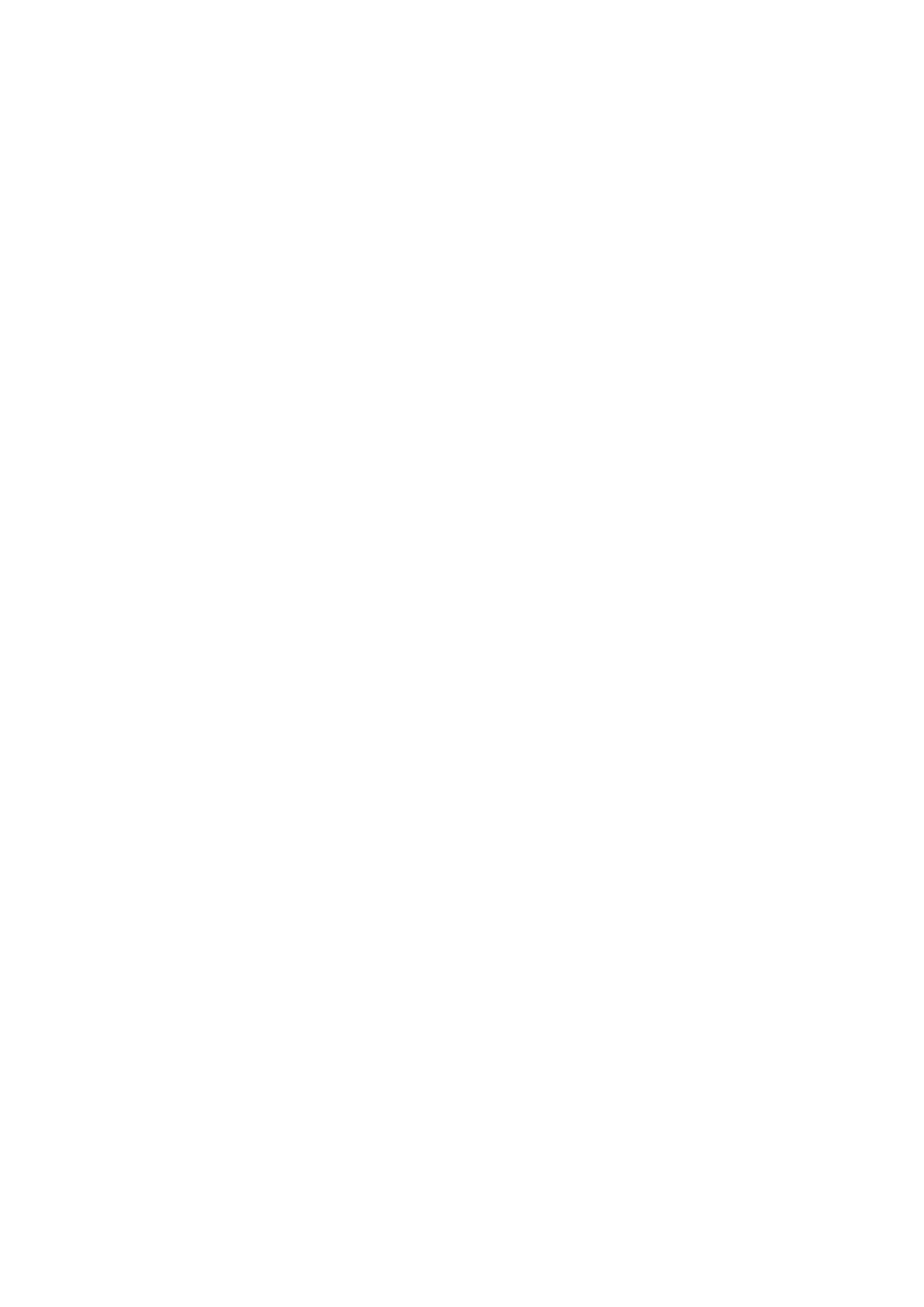# **Index**

<span id="page-34-0"></span>distribution, [5](#page-20-4)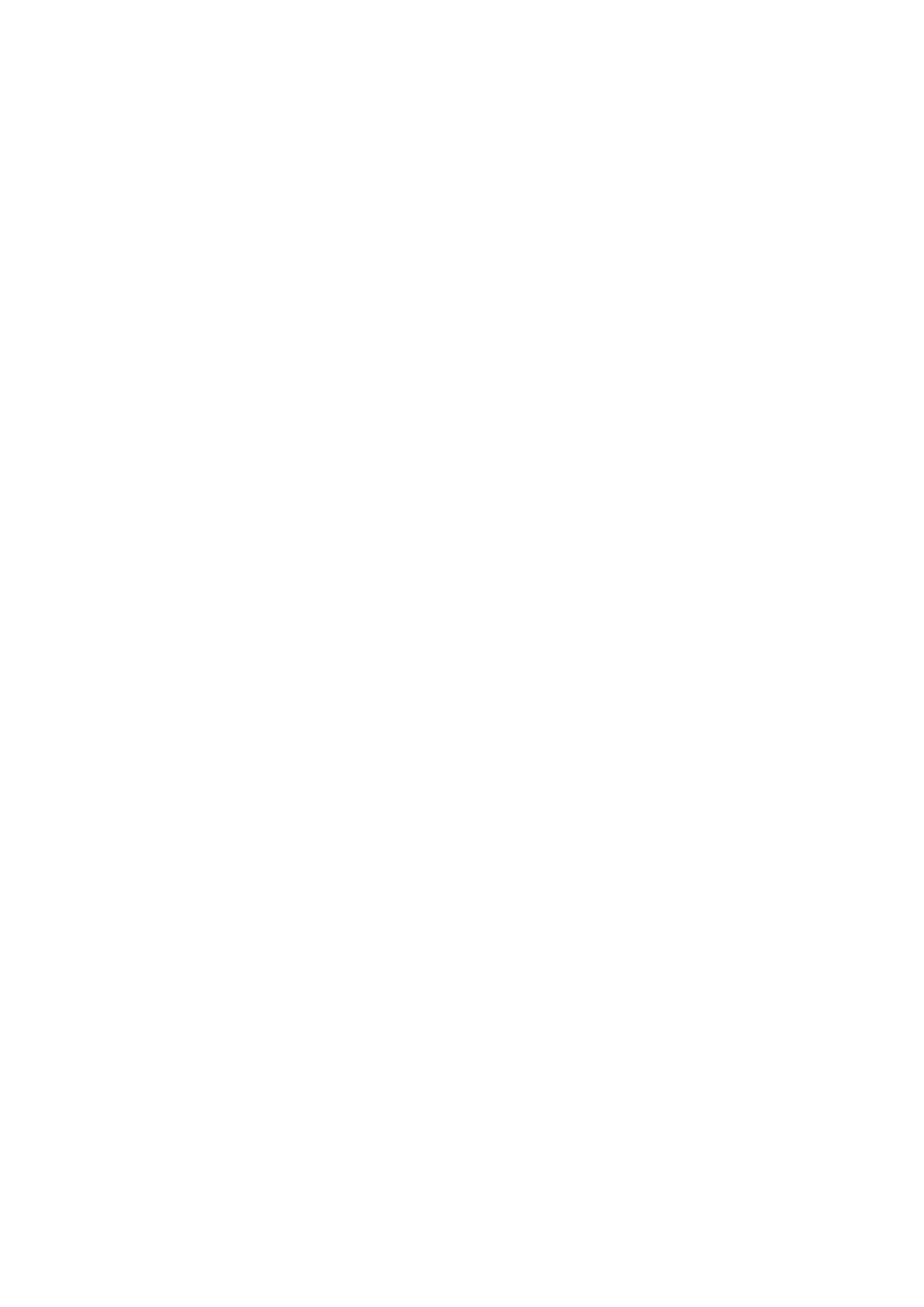# **Glossary**

<span id="page-36-1"></span><span id="page-36-0"></span>**editor** A text editor is a type of program used for editing plain text files.. [5](#page-20-4)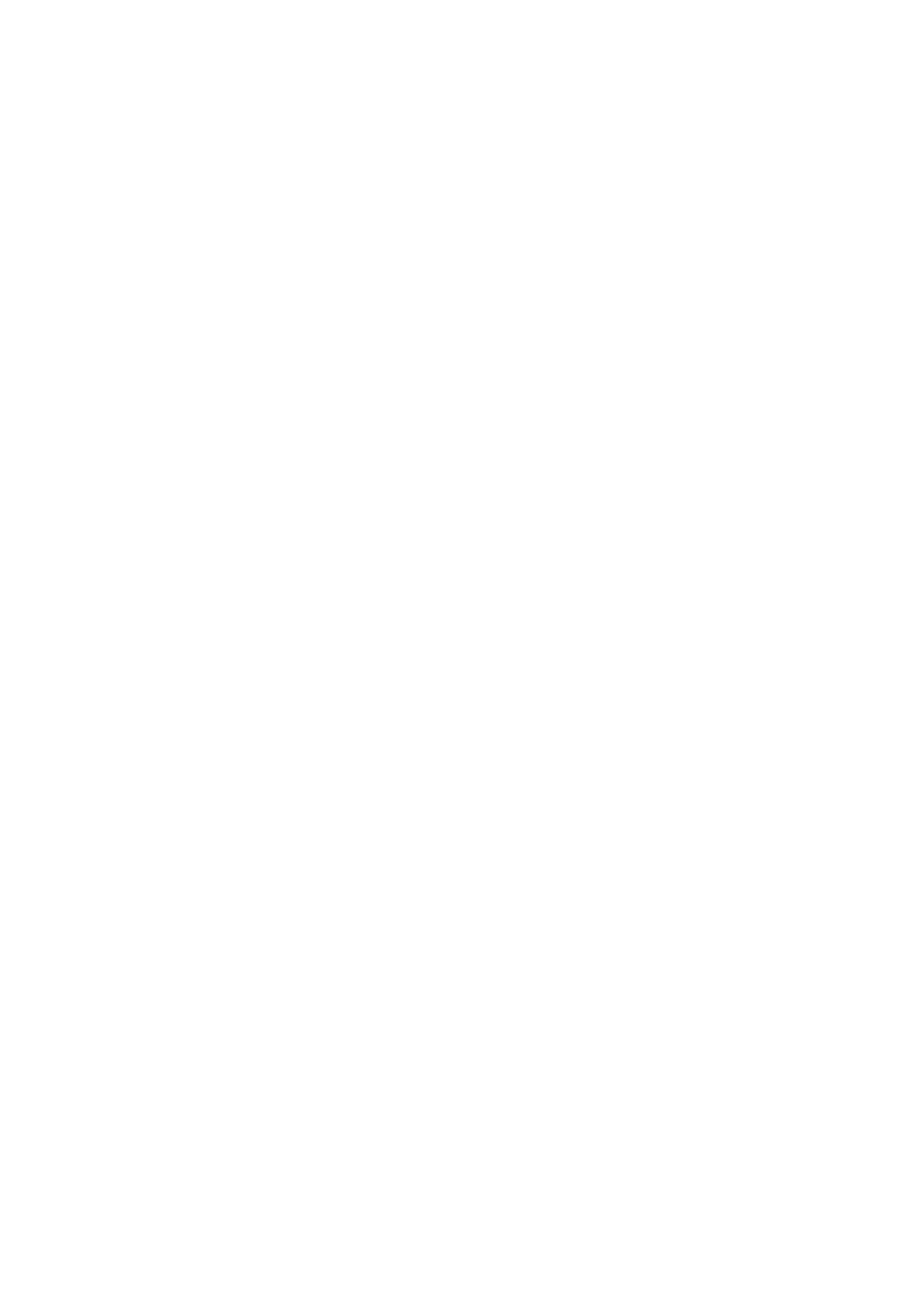### **Acronyms**

<span id="page-38-5"></span><span id="page-38-0"></span>**CTAN** Comprehensive TeX Archive Network. [11](#page-26-0)

<span id="page-38-4"></span>**FAQ** Frequently Asked Questions. [10](#page-25-2)

<span id="page-38-1"></span>**PDF** Portable Document Format. [6,](#page-21-2) [10,](#page-25-2) [11,](#page-26-0) [15](#page-30-1)

<span id="page-38-3"></span>**SVN** Subversion. [9](#page-24-3)

<span id="page-38-2"></span>**WYSIWYG** What You See Is What You Get. [9](#page-24-3)